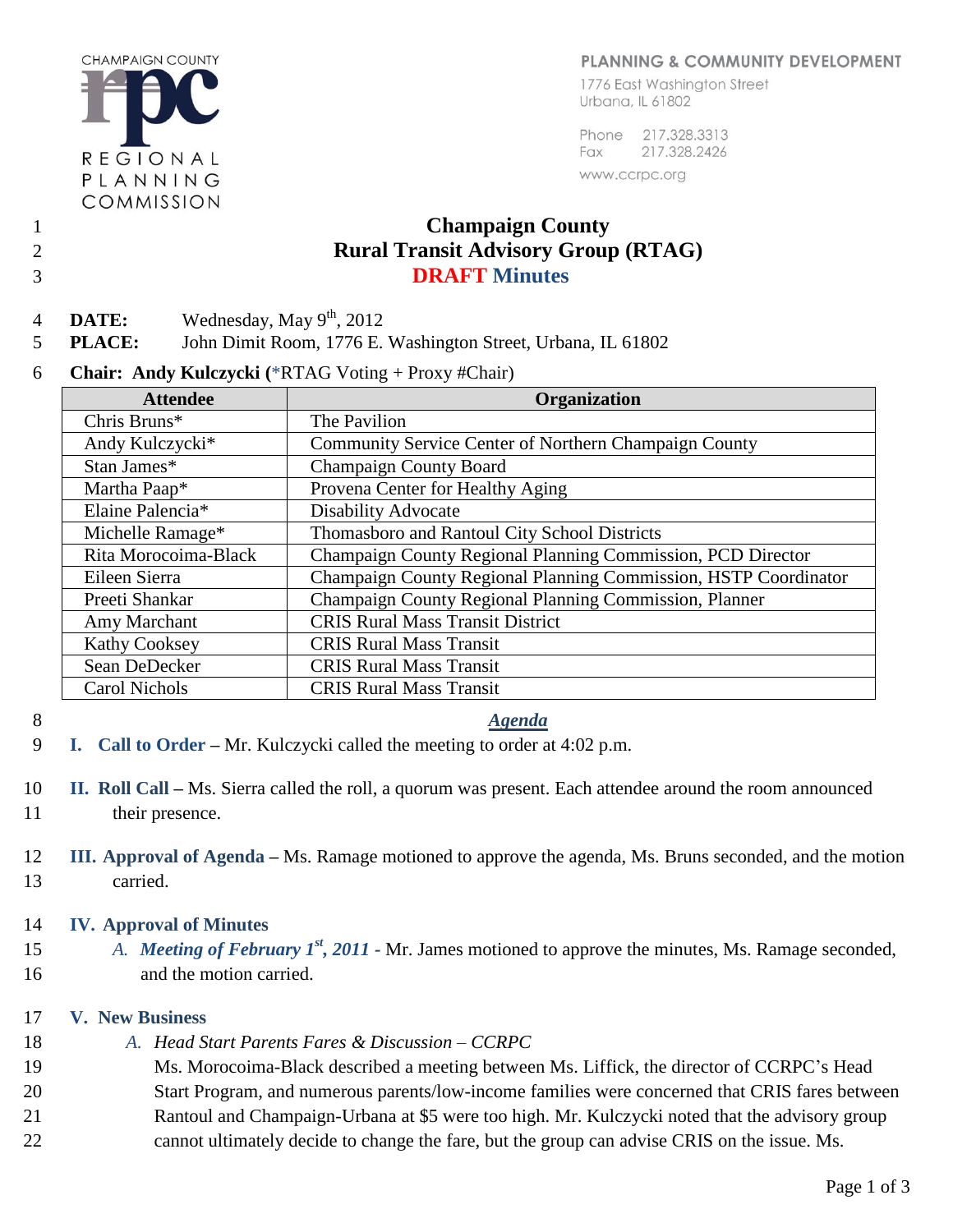Marchant noted that CRIS can provide special event transportation related to Head Start's program needs; however, at this time CRIS cannot do anything about lowering the fare.

*B. Operating Resolutions, Ordinance, Etc. – CCRPC*

 Ms. Sierra described the various operating Fiscal Year 13's resolutions (4 total) and one ordinance regarding public transportation, special warranty, and joint certification of assurances. As Champaign County is the grantee, these items have to go in front of COW 1 in order for CRIS to apply for continued funding in FY 13 (state and federal funding). While there are numerous items – these are all the same documents originally accepted by the county board when the rural transit system was established.

 Currently, the next fiscal year starts July 1; however, with pending federal and state transportation bills, funding is unknown at this time. Ms. Sierra noted as a result these items would not go before the county board until a updated grant application is available through IDOT-DIPT with funding levels; and then CRIS will have to complete the application for the County Board's approval. This is just a heads up for committee members about these pending documents; hopefully, there will be an update on these by the next meeting.

 Ms. Morocoima-Black commented how the county board had no questions regarding approving the JARC (job access) and New Freedom (increased transportation services) grant application's four resolutions; and the a few members commented that they appreciated the service CRIS is bringing to 22 the community.

*C. Service Update: Quarterly Report & Other News – CRIS*

 Ms. Marchant summarized overall Champaign County rural public transportation services as described in the handouts provided at the start of the meeting. In general, amount of trips/transportation service has increased, which is expected in winter, even though this was a mild winter. CRIS is considering adding another phone line to the Urbana offices as a result. For this last 29 quarter January - March  $(3<sup>rd</sup>$  Quarter FY12), medical trips have decrease, personal business trips have increased, employment trips have increased and educations trips have decreased.

# **VI. Old Business**

- *A. Grant Application Update – CRIS*
- CRIS applied for new JARC transportation funding, especially as Rantoul appears to be a hub and needs a deviated fixed routes from Rantoul to Parkland to Champaign-Urbana. The purpose of which is to provide more access to job training, and employment opportunities for major medical centers.
- Additionally, CRIS applied for New Freedom funding to allow for CRIS to provide transportation for widely in Champaign County for medical trips, and access between Vermillion and Champaign. This grant application also would allow CRIS to pick up personal assistants for free and then drive to the rider's home, which will help one mobility barrier for riders. The grant awards are due out in the late summer.